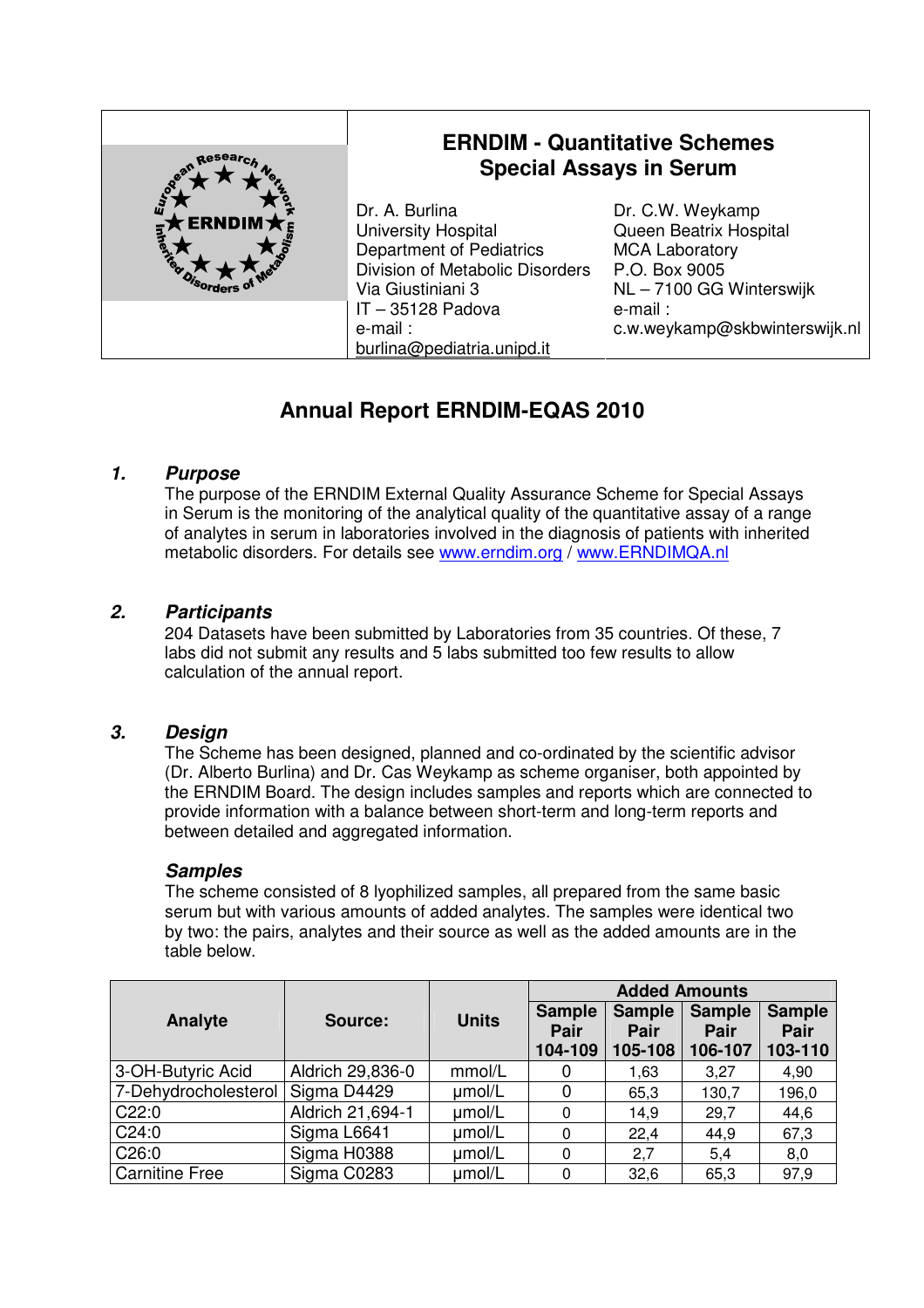| Cholestanol         | Sigma D6128      | umol/L | 0 | 33,0  | 65,9   | 98,9   |
|---------------------|------------------|--------|---|-------|--------|--------|
| Creatine            | Sigma C3630      | umol/L | 0 | 19,6  | 39,2   | 58,8   |
| Galactose           | Sigma G0750      | umol/L | 0 | 646,8 | 1293,6 | 1940,4 |
| Guanidine acetate   | Sigma G6002      | umol/L |   | 5,9   | 11,8   | 17,8   |
| Homocysteine        | Sigma H6010      | µmol/L |   | 32,7  | 65,4   | 98,2   |
| Lactic Acid         | Sigma L7022      | mmol/L | 0 | 2,18  | 4,36   | 6,53   |
| Methylmalonic acid  | Aldrich M5,405-8 | umol/L |   | 323,4 | 646,7  | 970,1  |
| Phytanic acid       | Sigma P4060      | umol/L |   | 14,3  | 28,7   | 43,0   |
| Pipecolic Acid      | Aldrich P4,585-0 | umol/L | 0 | 13,0  | 26,0   | 39,0   |
| Pristanic acid      | Sigma P6617      | umol/L | 0 | 3,1   | 6,1    | 9,2    |
| <b>Pyruvic Acid</b> | Sigma B8574      | mmol/L |   | 0,163 | 0,327  | 0.490  |

## **Reports**

All data-transfer, the submission of data as well as request and viewing of reports proceeded via the interactive website www.erndimqa.nl which can also be reached through the ERNDIM website (www.erndim.org).

An important characteristic of the website is that it supplies short-term and long-term reports. Short-term reports are associated with the four individual specimens, for each of which there has been a specific deadline in the year 2010. Two weeks after the respective deadlines participants could request their reports and as such had four times up-to-date information on their analytical performance. Although technically not required (the website can work with a delay time zero) a delay time of 14 days has been chosen to enable the scientific advisor to inspect the results and add his comment to the report. Contrary to the fast short-term report is the annual long-term report. The annual report is based on the design-anchored connection between samples which enables to report a range of analytical parameters (accuracy, precision, linearity, recovery and interlab dispersion) once an annual cycle has been completed. The annual report is discussed below.

A second important characteristic of the website is the wide range in aggregation of results which permits labs to make an individual choice for detailed and/or aggregated reports. The most detailed report which can be requested from the website is the "Analyte in Detail" which shows results of a specific analyte in a specific sample (120 such Analyte-in-Detail-reports can be requested in the 2010 cycle). A more condensed report is the "Cycle Review" which summarizes the performance of all analytes in a specific sample (8 such Cycle-Review-Reports can be requested in 2010). The highest degree of aggregation has the Annual Report which summarizes the performance of all analytes of all 8 samples (1 such Annual-Report can be requested in 2010).

## **4. Discussion of Results in the Annual Report 2010**

In this part the results as seen in the annual report 2010 will be discussed. Subsequently we will regard accuracy, recovery, precision, linearity, interlab CV and crosssectional relations. Please print your annual report from the Interactive Website when you read the "guided tour" below and keep in mind that we only discuss the results of "all labs": it is up to you to inspect and interpret the specific results of your laboratory.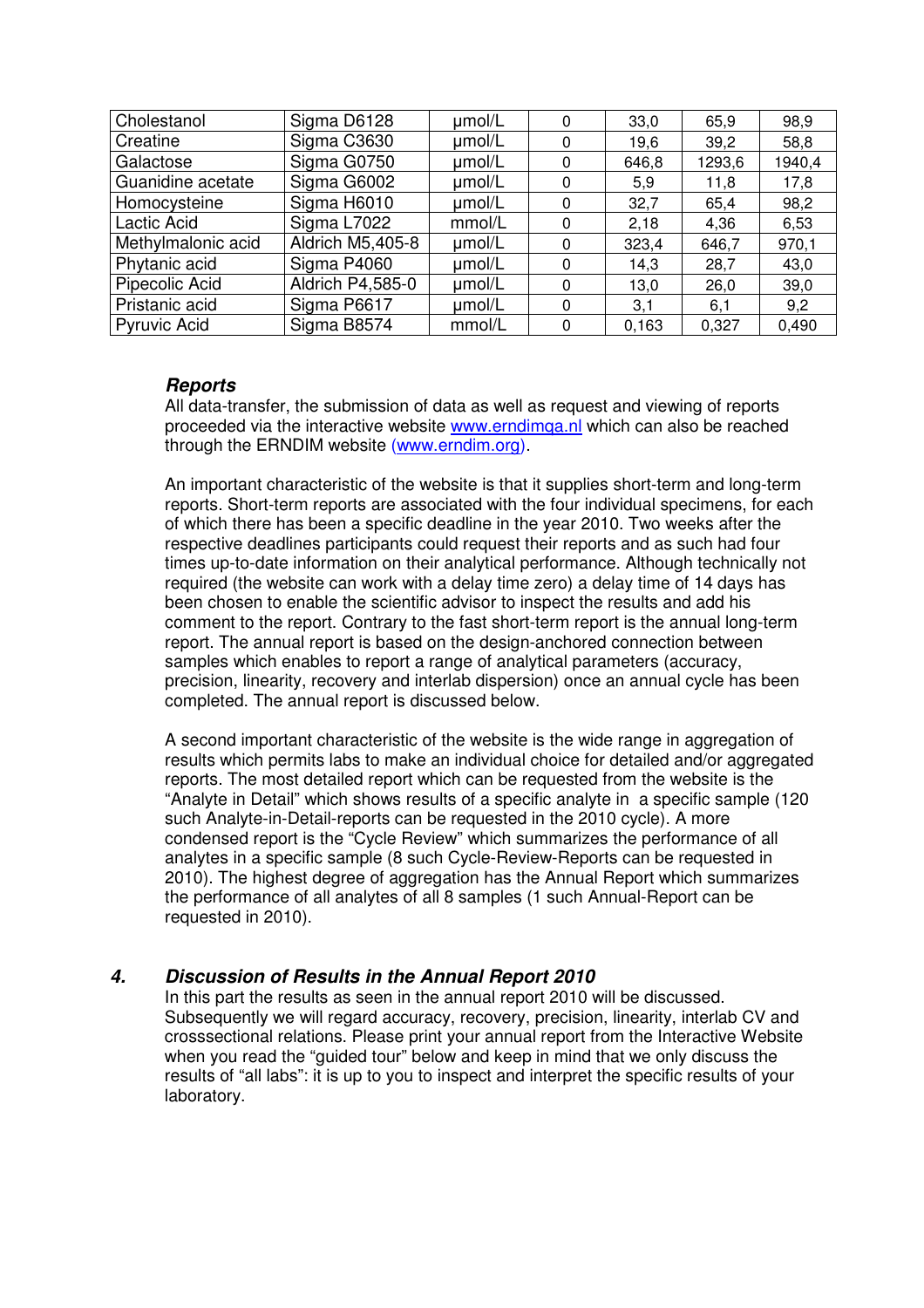#### **4.1 Accuracy**

A first approach to describe the accuracy is to compare mean outcome in your lab of the eight samples with the mean outcome of all labs. This is done in the first columns of the annual report. It can be seen that the mean outcome for all labs for free Carnitine free is 89.8 micromol/L.

#### **4.2 Recovery**

A second approach to describe accuracy is the percentage recovery of added analyte. In this approach it is assumed that the recovery of the weighed quantities is the target value. The correlation between weighed quantities as added to the samples (on the x-axis) and your measured quantities (on the y-axis) has been calculated. The slope of the correlation multiplied with 100% is your recovery of the added amounts. Outcome for your lab in comparison to median outcome of all labs is shown in the column "Recovery" in the Annual Report. For all labs the recovery ranges from 73% for C24:0 Lignoceric acid to 128% for 7-Dehydrocholesterol. The overall recovery is 103%. All recoveries are not too far away from 100% which is quite satisfying.

#### **4.3 Precision**

Reproducibility is an important parameter for quality in the laboratory and is encountered in the schemes' design. Samples come in pairs which can be regarded as duplicates from which CV's can be calculated (Intra laboratory CV as indicator for reproducibility). Outcome for your lab in comparison to the median of all labs is shown in column "Precision"of the Annual Report. Precision ranges from 3.4% for lactic acid to 11.0% for 7-Dehydrocholesterol. The overall precision of 7.9% is quite satisfying.

#### **4.4 Linearity**

Linearity over the whole relevant analytical range is another important parameter for analytical quality. Again this is encountered in the Schemes' design. With weighed quantities on the x-axis and your measured quantities on the y-axis the coefficient of regression ( r ) has been calculated. Outcome for your lab in comparison to the median of all labs is in the column "Linearity" of the annual report. It can be seen that the coefficient of regression is best for lactic acid (0.998). For none of the analytes we observe an r below 0.9.

#### **4.5 Interlab CV**

For comparison of outcome for one patient in different hospitals and for use of shared reference values it is relevant to have a high degree of harmonization between results of various laboratories. Part of the schemes' design is to monitor this by calculating the Interlaboratory CV. This, along with the number of laboratories who submitted results, is shown in the column "Data all Labs" in the Annual Report. It can be seen that most laboratories submitted results for homocysteine (106 labs) whereas only 9 labs submitted results for Galactose. The Interlab CV ranges from 6.88% for Lactic Acid to 27.4% for Pristanic acid.

#### **4.6 Cross Sectional Relations**

The various parameters as described above often have an interrelation: more than one parameter directs towards good or bad analytical control. A typical example of good analytical control is homocysteine: many (106) laboratories submitted results, the reproducibility within the labs is good (precision of 5.3%), the interlab CV is good (10.8%), linearity is good (0.996) as is the recovery (106%).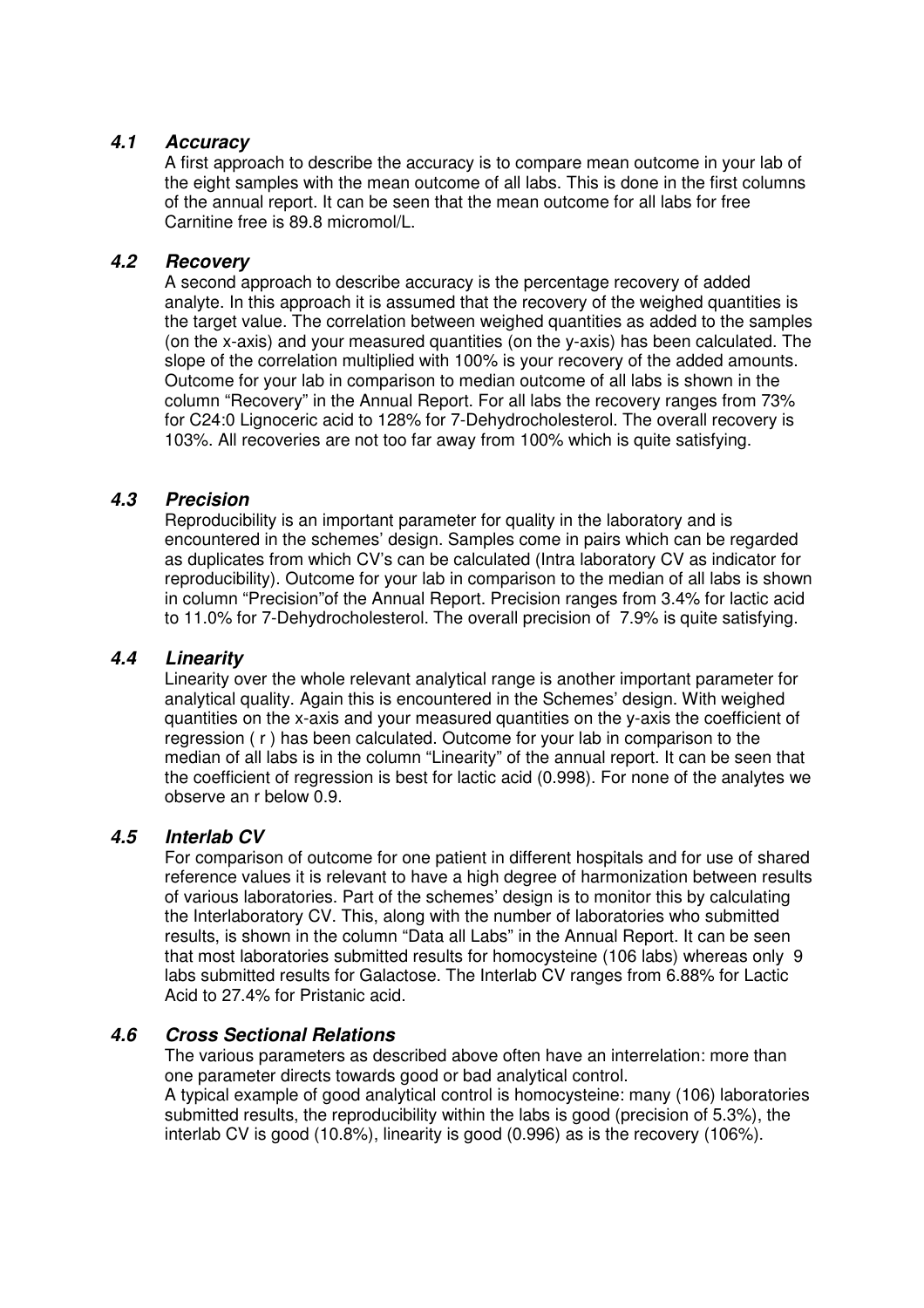# **4.7 Your performance: red and green flags**

After some years of discussion and planning a system to judge performance of individual laboratories is implemented starting from January 2009. In the annual report of an individual laboratory red flags indicate poor performance for accuracy, precision, linearity and recovery. Special assays with satisfactory performance for at least three of the four parameters (thus no or only one red flag or no result) receive a green flag. Thus a green flag indicates satisfactory performance for analysis of that particular analyte while a red flag indicates that your laboratory has failed to attain satisfactory performance. Criteria for red flags can be found in the general information on the website (general information; interactive website, explanation annual report).

# **4.8 Poor Performance Policy**

A wide dispersion in the overall performance of individual laboratories is evident. Table 2 shows the percentage of red flags observed. 45% of the laboratories have no red flag at all and thus have attained excellent overall performance. In contrast, at the other extreme there are also 4% of laboratories with more than 25% red flags. Following intensive discussion within the ERNDIM board and Scientific Advisory Board (SAB) and taking into account feedback from participants we have been able to agree on a harmonised scoring system for the various branches of the Diagnostic Proficiency schemes and qualitative schemes. We have also tested a scoring system for the quantitative schemes as described in our Newsletter of Spring 2009. In parallel to this the SAB has agreed levels of adequate performance for all the schemes and these will be re-evaluated annually. The scoring systems have been carefully evaluated by members of the SAB and have been applied to assess performance in our schemes from 2007 onwards. The ERNDIM Board has decided that the Scientific Advisor will judge the performance of the individual laboratories based on these levels of satisfactory performance and issue a letter of advice of failure to achieve satisfactory performance to those laboratories which do not achieve satisfactory performance. The letter is intended to instigate dialogue between the EQA scheme organiser and the participating laboratory in order to solve any particular analytical problems in order to improve quality of performance of labs in the pursuit of our overall aim to improve quality of diagnostic services in this field.

| % Red Flags seen<br>in Annual Report | <b>Percentage Labs</b><br>In this Category | <b>Cumulative Percentage</b><br><b>Of Labs</b> |
|--------------------------------------|--------------------------------------------|------------------------------------------------|
| >25%                                 | 4%                                         | 4%                                             |
| $20 - 25%$                           | 3%                                         | 7%                                             |
| $15 - 20%$                           | 9%                                         | 16%                                            |
| $10 - 15%$                           | 9%                                         | 25%                                            |
| $5 - 10%$                            | 15%                                        | 40%                                            |
| $0 - 5%$                             | 15%                                        | 55%                                            |
| $0\%$                                | 45%                                        | 100%                                           |

#### Table 2. Percentage Red Flags

## **4.9 Certificates**

As for other schemes the performance as it is indicated by the red/green flags in the individual laboratories annual report is summarised in the new style of annual participation certificate. The certificate lists the total number of special assays in the scheme, the number for which results have been submitted and the number for which satisfactory performance has been achieved. It is important to bear in mind that the certificate has to be backed up by the individual annual report in the case of internal or external auditing.